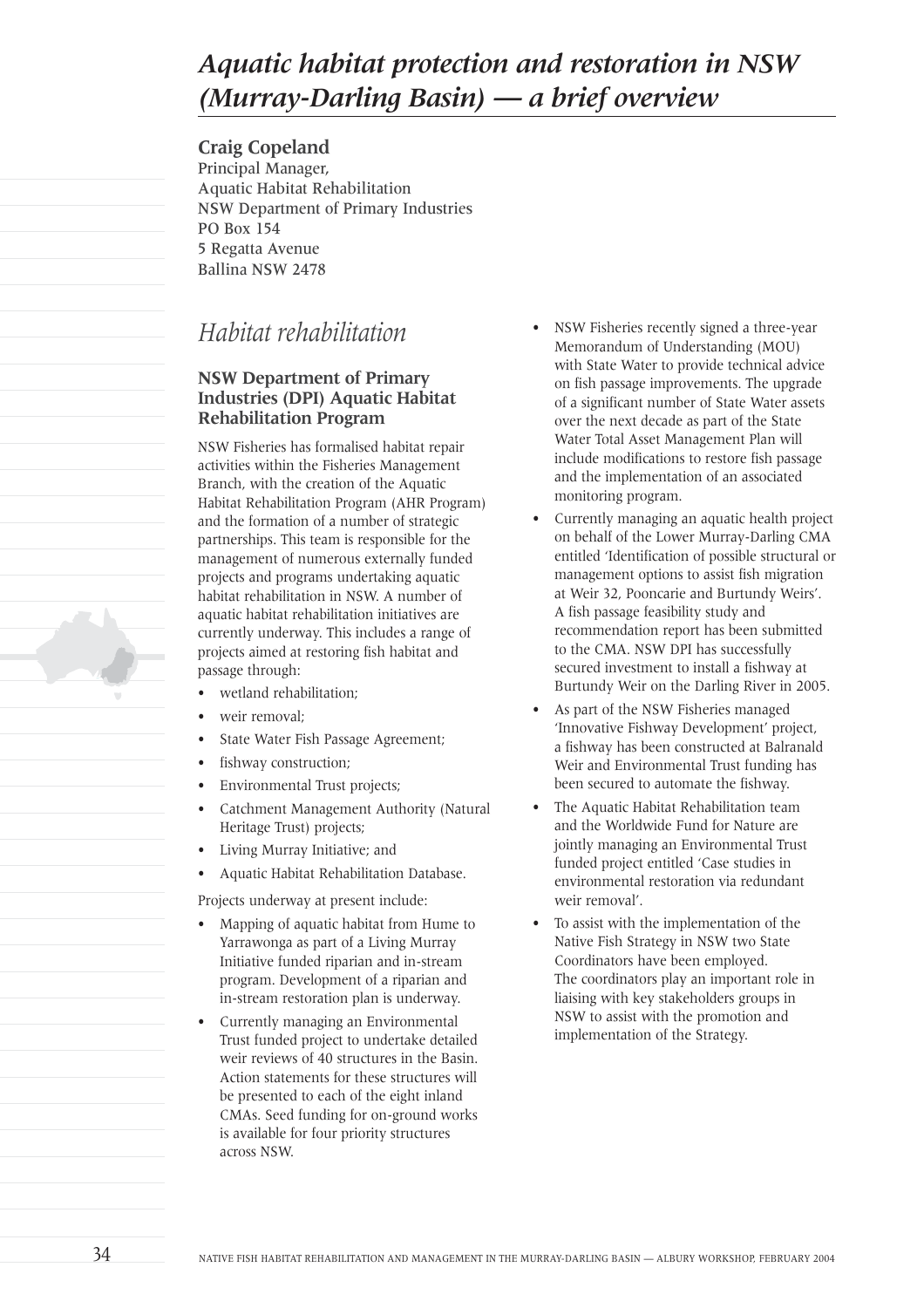### **NSW Catchment Management Authorities**

Thirteen Catchment Management Authorities were set up in January 2004 — eight of them in the Murray-Darling Basin (MDB), as follows: Border Rivers/Gwydir, Namoi, Western, Central West, Lachlan, Murrumbidgee, Lower Murray-Darling and Murray. The CMA Boards will report directly to the Minister for Infrastructure, Planning and Natural Resources. The CMAs were set up to engage regional communities in key natural resource management issues and one of their primary roles will be the preparation of Catchment Action Plans and associated investment strategies.

## **Recreational Fishing Trusts**

The Recreational Fishing Freshwater Trust Expenditure Committee (RFFTEC) continues to be a strong supporter of the need for habitat rehabilitation to improve native fish populations. All money raised by the recreational fishing licence in NSW is placed into the Recreational Fishing Trusts and spent on improving recreational fishing in NSW. RFFTEC currently funds a freshwater habitat grant program that allows for local recreational angling groups, and others, to undertake on-ground works activities to enhance aquatic habitat. Projects to date include willow removal, planting of riparian vegetation, and restoration of fish passage.

RFFTEC also supports two conservation manager positions whose role is to undertake fisheries habitat management and deal with conservation issues in inland NSW. The conservation managers liaise with government and non-government organisations, landholders, Catchment Management Authorities, recreational fishing groups and local government to ensure effective management and restoration of fish habitat. They also take part in broad-scale natural resource management in inland NSW and assist in the implementation of the MDBC Native Fish Strategy.

### **Stormwater Management Plans**

The Government-funded Stormwater Trust has funded the preparation of Stormwater Management Plans in all urban centres greater than 1,000 people, to direct actions to improve water quality in urban areas. Since 2002, up to \$1.5 million has been spent on actions to improve urban water quality, from education to installation of pollutant treatment devices. Several projects have involved urban stream rehabilitation.

# *Habitat protection*

### **Fisheries Management Act 1994**

The *Fisheries Management Act 1994* is the principal legislative instrument in NSW for the protection of freshwater native fish and fish habitat. The objectives of the Fisheries Management Act are to conserve, develop and share the fishery resources of New South Wales for the benefit of present and future generations, and in particular:

- a) to conserve fish stocks and protect key fish habitats, and
- b) to conserve threatened species, populations and ecological communities of fish and marine vegetation, and
- c) to promote ecologically sustainable development, including the conservation of biological diversity,

and, consistently with these objectives:

- to promote viable commercial fishing and aquaculture industries;
- to promote quality recreational fishing opportunities; and
- to appropriately share fisheries resources between the users of those resources;
- to provide social and economic benefits for the wider community of New South Wales.

To meet these objectives, Part 7 of the Act outlines legislative provisions to protect fish habitat, and Part 7a outlines provisions to protect threatened aquatic species. These provisions are more commonly triggered by the development approval process under the *Environmental Planning and Assessment Act 1979* (EP&A Act).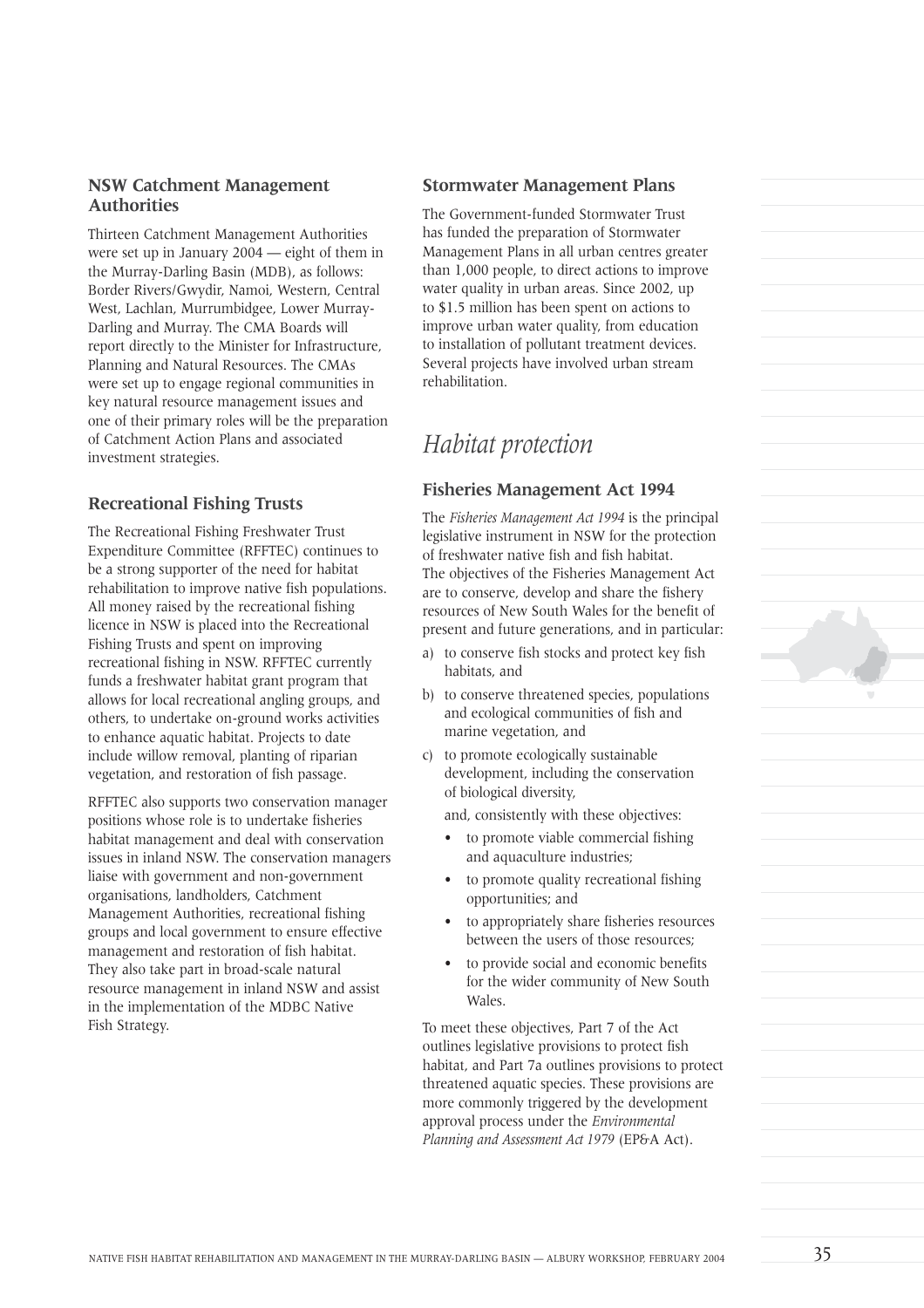Part 7 contains the following divisions:

- Div. 1 Habitat protection plans
- Div. 2 Aquatic reserves
- Div. 3 Dredging and reclamation
- Div. 4 Protection of marine vegetation
- Div. 5 Protection of spawning grounds
- Div. 6 Noxious fish (declarations/sale, etc.)
- Div. 7 Release or importation of fish
- Div. 8 Miscellaneous e.g. Fishways/Fish Passage.

Part 7a allows for the following:

- Listing and protection of threatened species. populations and communities (10 in MDB);
- Declaration of critical habitat (no sites listed in MDB);
- Listing of Key threatening processes (5 listed relevant to MDB).

Recovery plans are currently being developed by the DPI for the following species populations and communities listed under Part 7A of the Fisheries Management Act:

- *Endangered Species*
	- Murray hardyhead (*Craterocephalus fluviatilis*)
	- Trout cod (*Maccullochella macquariensis*)
	- River snail (*Notopala sublineata*)
- *Endangered Populations*
	- Western population of the olive perchlet (*Ambassis agassizii)*
	- Western population of the purple spotted gudgeon (*Mogurnda adspersa*)
- *Endangered Ecological Communities*
	- Aquatic ecological community in the natural drainage system of the lower Murray River catchment
	- Aquatic ecological community in the natural drainage system of the lowland catchment of the Darling River
- *Vulnerable Species*
	- Silver perch (*Bidyanus bidyanus*)
	- Southern pygmy perch (*Nannoperca australis*)
	- Macquarie perch (*Macquaria australasica*).

The NSW Fisheries Scientific Committee, established under Part 7A of the Fisheries Management Act, has proposed a recommendation to list the aquatic ecological community in the natural drainage system of the lowland catchment of the Lachlan river as an endangered ecological community.

Threat abatement plans are currently being developed by the DPI for the following Key Threatening Processes as listed under the Fisheries Management Act:

- The removal of large woody debris.
- The introduction of fish to freshwaters within a river catchment outside their natural range.
- The degradation of native riparian vegetation along NSW watercourses.
- The installation and operation of in-stream structures and other mechanisms that alter natural flow regimes of rivers and streams.
- Hook and line fishing in areas important to the survival of threatened species.

### **Threatened Species Conservation Act 1995**

Threat abatement plans are currently being developed by the Department of Environment and Conservation (DEC) for the following Key Threatening Processes as listed under the Threatened Species Conservation Act:

- Alteration to the natural flow regimes of rivers, streams, floodplains & wetlands.
- Clearing of native vegetation.

A Threat Abatement Plan entitled 'Predation by *Gambusia holbrooki* (the plague minnow)' has been prepared by DEC.

#### **Water Management Act 2000**

Water Sharing Plans (WSPs) established under the *Water Management Act 2000* (administered by the Department of Infrastructure, Planning and Natural Resources (DIPNR)) were gazetted for six regulated and seven unregulated MDB catchments in 2002. These plans are implemented as of 1 July 2004. The process for the development of plans for the remaining unregulated catchments in the Basin, and the remainder of NSW, is currently under review by DIPNR.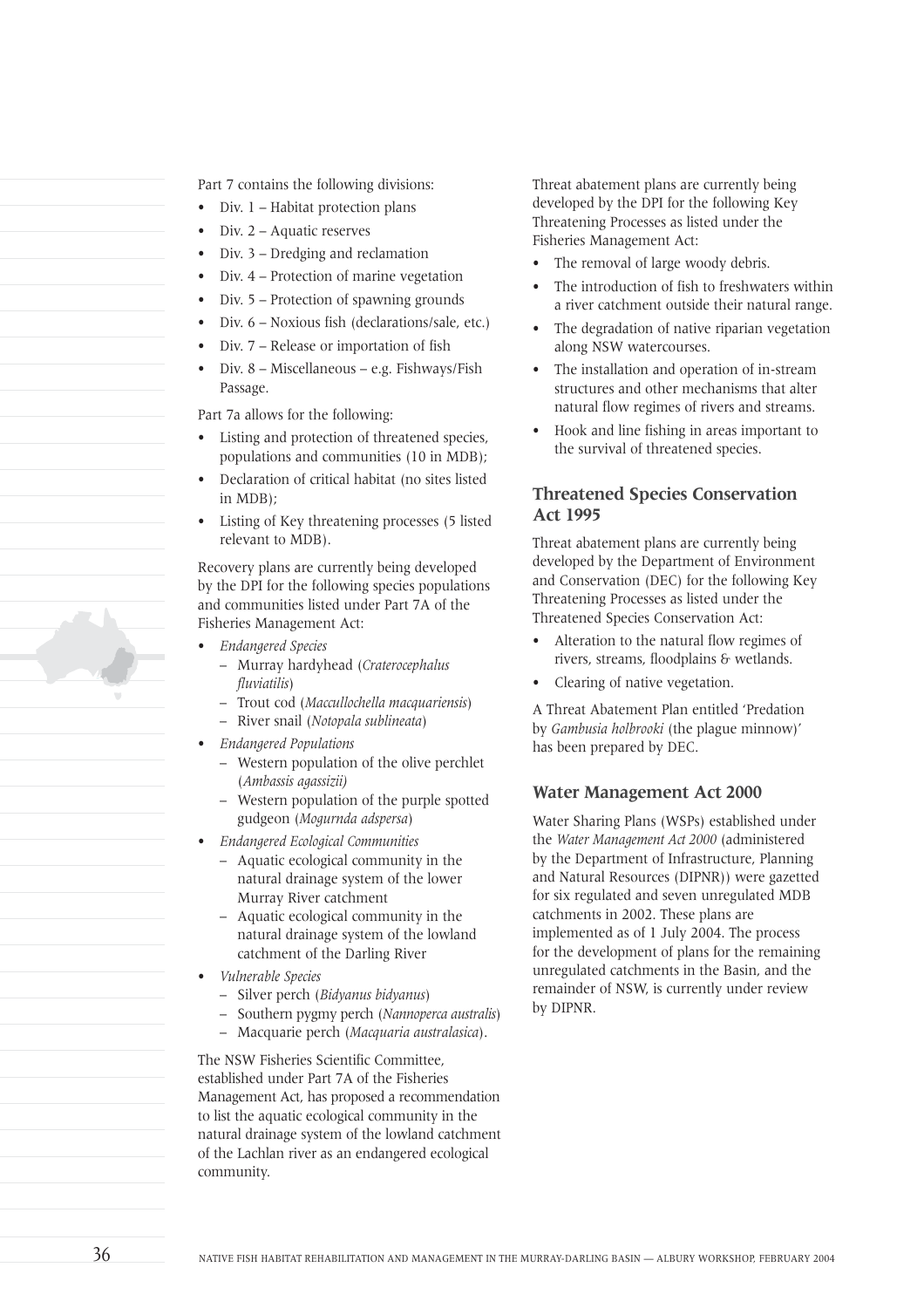### **Policies, strategies and guidelines**

NSW Agriculture has developed best practice guidelines and educational material for agricultural industries that limit impacts on waterways. Such material includes guidelines on vegetable growing, water use efficiencies and managing waterways and wetlands. Currently research is being carried out on preventing phosphorus runoff, and on improved understanding of pesticides and other chemical behaviour in waterways.

The following national guidelines have been developed and distributed to local councils and government agencies in NSW:

- Fairfull S. & Witheridge G. (2003) *Why Do Fish Need to Cross the Road? Fish Passage Requirements for Waterway Crossings.*
- NSW Fisheries 1998. *Policy and Guidelines: Aquatic Habitat Management and Fish Conservation.* (Eds A.K. Smith and D.A. Pollard), NSW Fisheries, Sydney, 76pp.
- NSW Fisheries 1999. *Policy and Guidelines for Bridges, Roads, Causeways, Culverts and Similar Structures.* (Eds S. Fairfull and S. Carter), NSW Fisheries, Sydney, 19pp.
- Four Regional Sustainable Aquaculture Strategies are currently being developed for the Murray-Darling Basin (Far West, New England, North West and Murray Riverina). Drafts for the Murray Riverina will be available for public consultation shortly.
- A Draft Fishery Management Strategy (FMS) and associated Environmental Impact Statement for stocking of native and alien species has been developed for NSW. Public consultation has taken place and the final document is awaiting ministerial sign-off.

#### **Other initiatives**

The NSW DEC is targeting wetlands in all parts of NSW to ensure the protection of a representative sample of these ecosystems within reserves. For example, in the past few years wetlands have been purchased in the lower Lachlan River floodplain in the western Riverina bioregion; Peery and Poloko lakes in the Lower Paroo River; middle Darling River floodplain (at Paroo Darling National Park and Gundabooka National Park); Macquarie Marshes, Narran Lake, and upper Culgoa River in the west; and Mother of Ducks Lagoon on the Northern Tablelands.

The Convention on Wetlands of International Importance, known as the Ramsar Convention, has criteria covering fish habitat and fish nurseries for declarations of wetlands under the Convention. The NSW Ramsar Strategy is being revised and the NSW DEC will be seeking DPI (Fisheries) input in developing a priority for listing of Ramsar sites under these criteria.

NSW Fisheries have undertaken the following activities that will assist with raising public awareness about threatened species and their habitats:

- Distributed trout cod compliance signs in the Murray, Murrumbidgee and Macquarie catchments.
- Fishcare Volunteer Program This program is the flagship education initiative of the Recreational Fishing Trusts. The program started in 1999 and now involves over 350 volunteers in 29 regions across the State.
- Mobile education units these units are used to inform and educate the community about responsible fishing through the use of colourful, practical education units at events, shows and schools.
- NSW recreational freshwater fishing guide 2003/04 (which includes information in relation to threatened species).

The NSW DEC, through its regulation of industries, has continually sought to reduce the impact of discharges on waterways. At several Basin sites, DEC has worked with councils to seek alternative disposal and reuse options for sewage, such as at Gunnedah, Narrabri, Manilla, Dubbo, Albury, Deniliquin and Corowa. At other places, councils and other industrial premises are improving the quality of discharges.

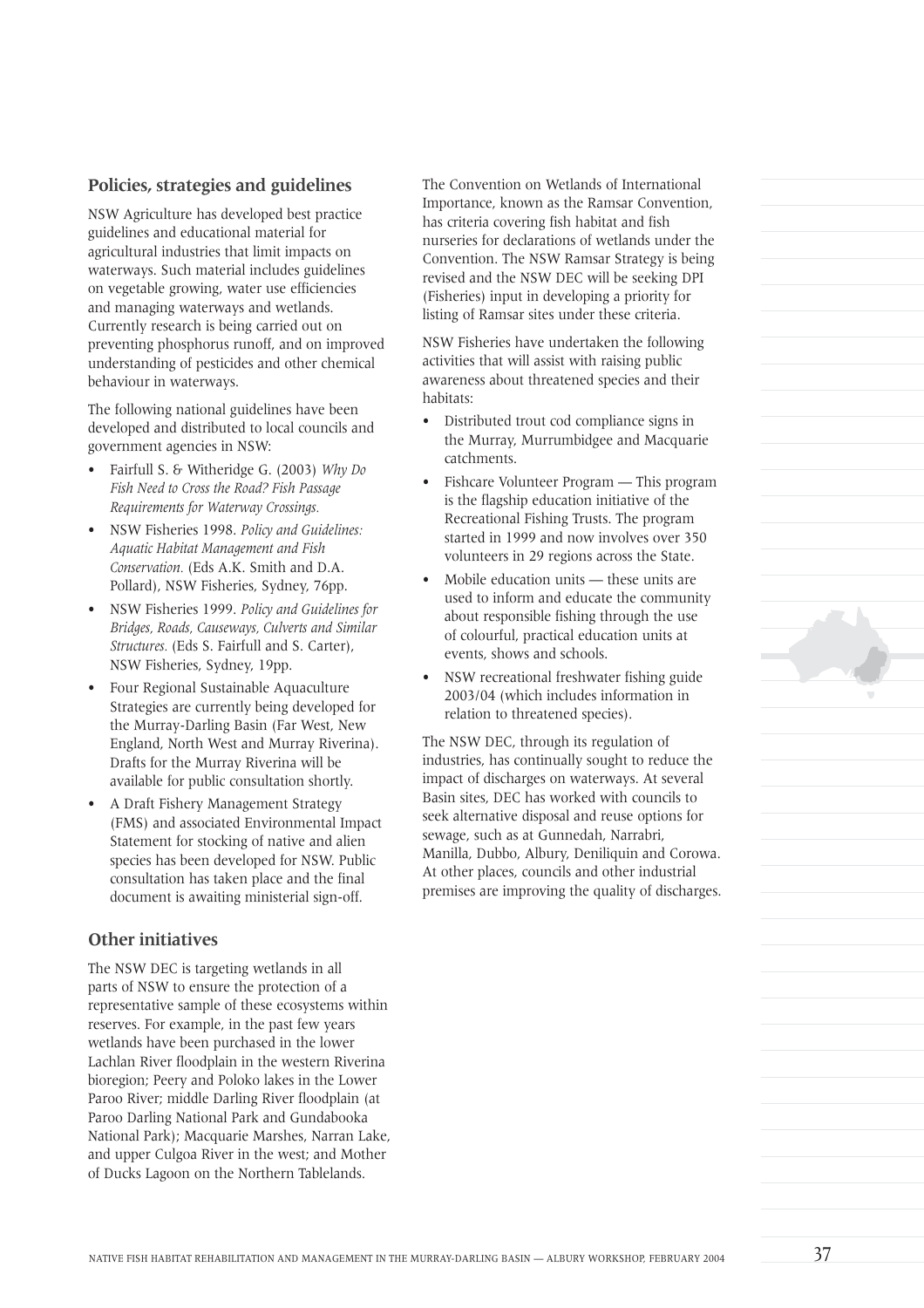Table 1: Research undertaken during 2003–2004

| Investigator         | <b>Title</b>                                                                                                                                                                | <b>Funding body</b>                                                          | <b>Output Status</b>                                                                                                                                                                                                                                                |
|----------------------|-----------------------------------------------------------------------------------------------------------------------------------------------------------------------------|------------------------------------------------------------------------------|---------------------------------------------------------------------------------------------------------------------------------------------------------------------------------------------------------------------------------------------------------------------|
| <b>CRCFE/NSW DPI</b> | Fish Habitat protection<br>in the Barwon-Darling<br>and Paroo Rivers.                                                                                                       | NHT 1                                                                        | Draft report is in preparation                                                                                                                                                                                                                                      |
| <b>NSW DPI</b>       | Integrated fish<br>Monitoring Program.                                                                                                                                      | Lower Murray-Darling<br>CMA (NHT 2)<br>Murrumbidgee<br>CMA(NHT 2)<br>NSW DPI | Sampling complete.<br>Data analysis is underway at<br>present.                                                                                                                                                                                                      |
| NSW DPI              | River Murray Fishway<br>Assessments.                                                                                                                                        | <b>MDBC</b><br>NSW DPI                                                       | Annual reports available<br>for 2003                                                                                                                                                                                                                                |
| NSW DPI              | Innovative fishways<br>development.                                                                                                                                         | NSW DPI<br>NHT 1<br><b>MDBC</b><br><b>Environmental Trust</b><br>State Water | A fishway has been constructed<br>at Balranald Weir and funding<br>has been secured to automate<br>the fishway.<br>A report has been produced<br>entitled 'Fish passage through<br>a Deelder lock on the<br>Murrumbidgee River, Australia'<br>by Baumgartner (2003) |
| NSW DPI              | Initial study on<br>methods for carp<br>control.                                                                                                                            | NSW Water<br>Management Fund<br><b>CRCFE</b><br>NSW DPI                      | Draft report in preparation                                                                                                                                                                                                                                         |
| NSW DPI              | The distribution,<br>abundance and<br>management of<br>threatened fish in the<br>Murrumbidgee River<br>catchment, with special<br>reference to the<br>endangered trout cod. | <b>CRCFE</b><br>NSW DPI                                                      | Data analysis is underway.<br>Findings will be integrated<br>with results from current<br>Environment ACT project<br>(FRDC funded).                                                                                                                                 |
| NSW DPI              | Assessments of the<br>threatened southern<br>purple-spotted gudgeon<br>for recovery planning<br>in NSW.                                                                     | NSW DPI<br>Macquarie University                                              | Honours thesis by Leanne<br>Faulks in preparation.                                                                                                                                                                                                                  |
| NSW DPI              | Population biology of<br>Macquarie perch in the<br>Lachlan River.                                                                                                           | NSW DPI<br>Macquarie University                                              | Honours thesis by Katie Newton<br>in preparation.                                                                                                                                                                                                                   |
| NSW DPI              | Assessments of recently<br>constructed fishways<br>in NSW.                                                                                                                  | NSW DPI<br>State Water                                                       | Sampling currently underway.                                                                                                                                                                                                                                        |
| NSW DPI              | Euston Weir (PIT Tags)<br>project - Use of electronic<br>tagging technology to<br>monitor the movement<br>of fish through a recently<br>constructed denil fishway.          | <b>RFFTEC</b>                                                                | Ongoing assessment as part of<br>the innovative fishways project.                                                                                                                                                                                                   |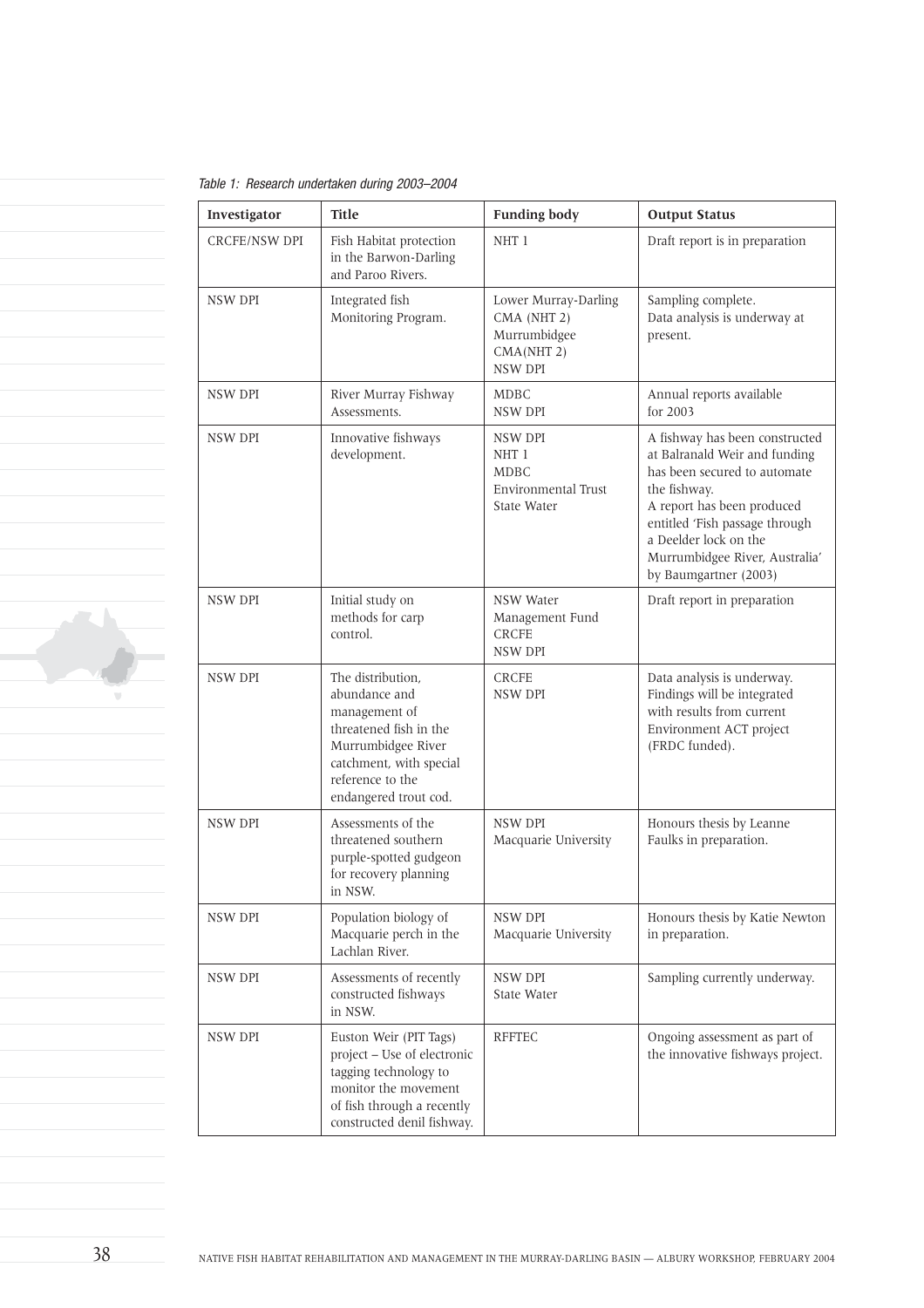| Table 1: Research undertaken during 2003-2004 (continued) |  |  |  |  |  |  |  |
|-----------------------------------------------------------|--|--|--|--|--|--|--|
|-----------------------------------------------------------|--|--|--|--|--|--|--|

| Investigator                              | <b>Title</b>                                                                                                                                                                                                         | <b>Funding body</b>         | <b>Output Status</b>                                                                                                                                                                                                                                                                                                                                                                                                     |
|-------------------------------------------|----------------------------------------------------------------------------------------------------------------------------------------------------------------------------------------------------------------------|-----------------------------|--------------------------------------------------------------------------------------------------------------------------------------------------------------------------------------------------------------------------------------------------------------------------------------------------------------------------------------------------------------------------------------------------------------------------|
| The University of<br>New England<br>(UNE) | Currently undertaking a<br>project which aims to use<br>a combination of<br>laboratory and field trials<br>to establish the hydraulic<br>behaviour of water flow<br>over different bed types<br>in a modular fishway | <b>UNE</b><br><b>RFFTEC</b> | Sites are being investigated in<br>the Gwydir and Macintyre river<br>to initiate field assessments                                                                                                                                                                                                                                                                                                                       |
| NSW DPI                                   | This study looked at the<br>impacts of structures on<br>the downstream<br>movement of eggs, larvae<br>and young fish and the<br>impacts caused by barriers                                                           | NSW DPI<br><b>MDBC</b>      | Two reports completed:<br>Gilligan, D. and Schiller, C.<br>(2003) Downstream transport<br>of the eggs, larvae and juvenile<br>fish in the Murray River. Paper<br>presented at the 'Downstream<br>Migration Workshop',<br>3-4 June 2003. Canberra, ACT.<br>Gilligan, D. & Schiller, C. (2003)<br>Downstream migration of larval<br>and juvenile fish in the Murray<br>River. NSW Fisheries Final<br>report series No. 50. |
| NSW DPI &<br><b>MDBC</b>                  | Assessment of wild carp<br>populations required for<br>successful implementation<br>and monitoring of<br>daughterless carp gene<br>technology                                                                        | <b>MDBC</b><br>NSW DPI      | Sampling currently underway.                                                                                                                                                                                                                                                                                                                                                                                             |
| NSW DPI                                   | Range and status of<br>southern pygmy perch in<br>the Lachlan catchment                                                                                                                                              | NSW DPI                     | Draft report in preparation                                                                                                                                                                                                                                                                                                                                                                                              |
| NSW DPI<br>(Fisheries)                    | Assessment of predictive<br>modelling for river flows<br>and fish                                                                                                                                                    | <b>DIPNR</b><br>NSW DPI     | Draft report in preparation                                                                                                                                                                                                                                                                                                                                                                                              |
| <b>DIPNR</b>                              | IMEF Hypothesis 2 Fish<br>and stratification                                                                                                                                                                         | <b>DIPNR</b>                | Placing electronic tags in<br>selected fish species will be<br>undertaken in 2004                                                                                                                                                                                                                                                                                                                                        |
| <b>DIPNR</b>                              | IMEF Hypothesis 8 Fish<br>and flows                                                                                                                                                                                  | <b>DIPNR</b>                | Modelled flow data has been<br>updated and analysis is<br>currently underway                                                                                                                                                                                                                                                                                                                                             |
| <b>DIPNR</b><br>NSW DPI<br>(Fisheries)    | Integrated Monitoring of<br><b>Environmental Flows</b><br>(IMEF)                                                                                                                                                     | Treasury Enhancement        | 12 hypotheses to continue and<br>a backlog of samples to be<br>processed. Several new projects<br>have also been proposed<br>including one which aims to<br>use environmental contingency<br>flows held by irrigation dams<br>to assist in fish recruitment                                                                                                                                                              |